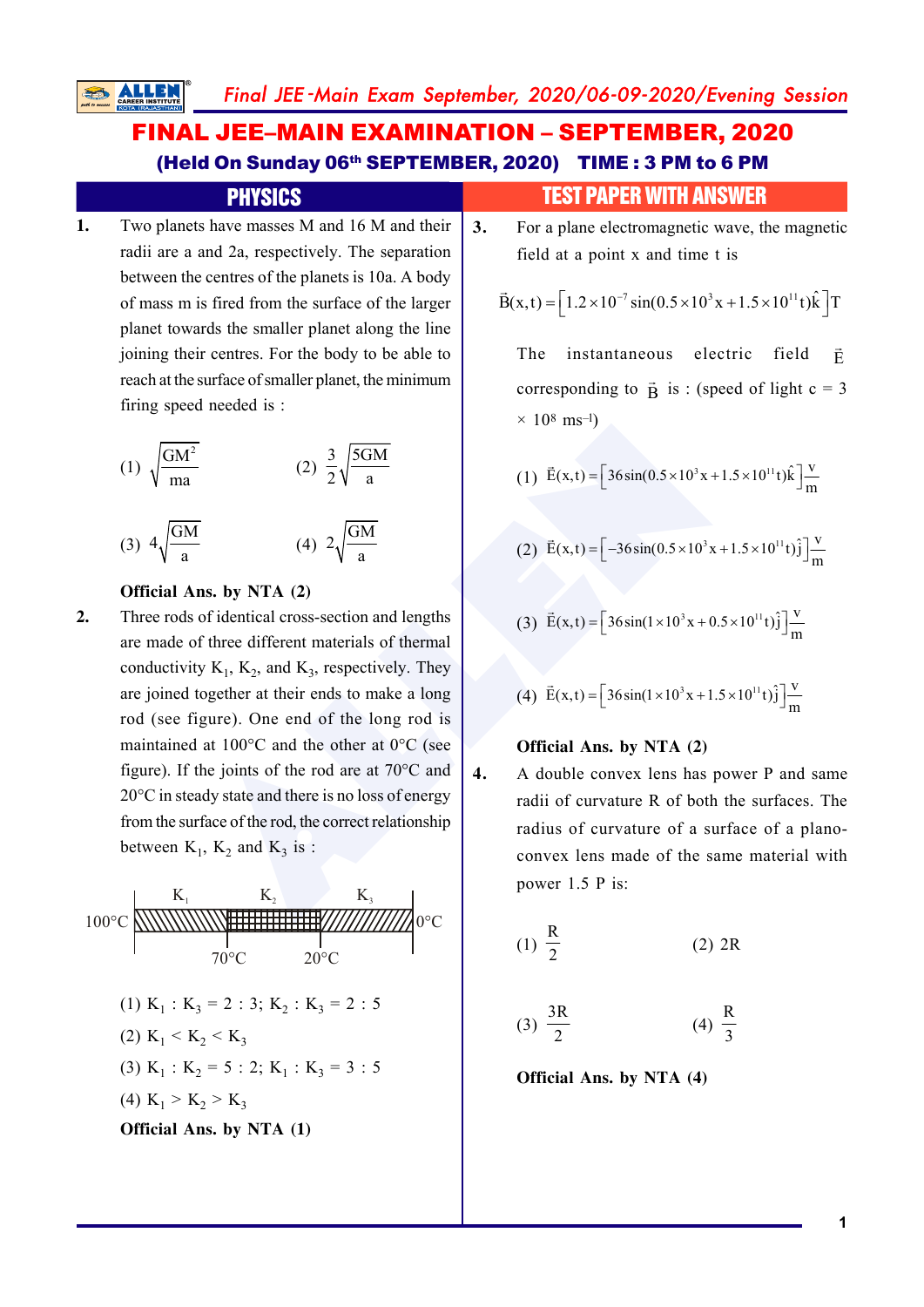## Final JEE -Main Exam September, 2020/06-09-2020/Evening Session



- **5.** A circuit to verify Ohm's law uses ammeter and voltmeter in series or parallel connected correctly to the resistor. In the circuit :
	- (1) ammeter is always connected series and voltmeter in parallel.
	- (2) Both, ammeter and voltmeter mast be connected in series.
	- (3) Both ammeter and voltmeter must be connected in parallel.
	- (4) ammeter is always used in parallel and voltmeter is series.

#### **Official Ans. by NTA (1)**

**6.** A particle moving in the xy plane experiences

a velocity dependent force  $\vec{F} = k(v_y \hat{i} + v_x \hat{j})$ , where  $v_x$  and  $v_y$  are the x and y components of its velocity  $\vec{v}$ . If  $\vec{a}$  Ls the acceleration of the particle, then which of the following statements is true for the particle ?

- (1) quantity  $\vec{v} \cdot \vec{a}$  is constant in time.
- (2) kinetic energy of particle is constant in time.
- (3) quantity  $\vec{v} \times \vec{a}$  is constant in lime.
- (4)  $\vec{F}$  arises due to a magnetic field.

#### **Official Ans. by NTA (3)**

**7.** Consider the force F on a charge 'q' due to a uniformly charged spherical shell of radius R carrying charge Q distributed uniformly over it. Which one of the following statements is true for F, if 'q' is placed at distance r from the centre of the shell ?

(1) 
$$
F = \frac{1}{4\pi\varepsilon_0} \frac{Qq}{r^2}
$$
 for  $r > R$ 

(2) 
$$
\frac{1}{4\pi\epsilon_0} \frac{qQ}{R^2} > F > 0
$$
 for  $r < R$ 

(3) 
$$
F = \frac{1}{4\pi\varepsilon_0} \frac{Qq}{r^2}
$$
 for all r

$$
(4) F = \frac{1}{4\pi\varepsilon_0} \frac{Qq}{R^2} \text{ for } r < R
$$

**Official Ans. by NTA (1)**

**8.** Given the masses of various atomic particles  $m_p = 1.0072u$ ,  $m_n = 1.0087u$ ,  $m_e = 0.000548u$ ,  $m_{\overline{v}} = 0$ ,  $m_d = 2.0141u$ , where  $p \equiv$  proton,  $n \equiv$  neutron,  $e \equiv$  electron,  $\bar{v}$  = antineutrino and d = deuteron. Which of the following process is allowed by momentum and energy conservation ?

(1) 
$$
n + p \rightarrow d + \gamma
$$

(2) 
$$
e^+ + e^- \rightarrow \gamma
$$

(3)  $n + n \rightarrow$  deuterium atom

(electron bound to the nucleus)

(4)  $p \rightarrow n + e^+ + \overline{v}$ 

#### **Official Ans. by NTA (1)**

Example the x and y are the x and y and  $v_3$  are the same of the same of the same of the same of  $\vec{p}_1 = p_1^2$  and  $\vec{p}_2 = p_2^2$  and  $\vec{p}_3 = p_3^2$  and  $\vec{p}_2 = p_3^2$  and  $\vec{p}_3 = p_1^2$  and  $\vec{p}_2 = p_2^2$  are the x axi **9.** Two identical electric point dipoles have dipole moments  $\vec{p}_1 = p\hat{i}$  and  $\vec{p}_2 = -p\hat{i}$  and are held on the x axis at distance 'a' from each other. When released, they move along the x-axis with the direction of their dipole moments remaining unchanged. If the mass of each dipole is'm', their speed when they arc infinitely far apart is :

$$
(1) \frac{p}{a} \sqrt{\frac{1}{\pi \varepsilon_0 m a}}
$$
 
$$
(2) \frac{p}{a} \sqrt{\frac{3}{2 \pi \varepsilon_0 m a}}
$$

$$
(3) \frac{p}{a} \sqrt{\frac{1}{2\pi\varepsilon_0 m a}} \qquad (4) \frac{p}{a} \sqrt{\frac{2}{\pi\varepsilon_0 m a}}
$$

#### **Official Ans. by NTA (3)**

**10.** In the figure shown, the current in the 10 V battery is close to :



(1) 0.36 A from negative to positive terminal. (2) 0.71 A from positive to negative terminal. (3) 0.21 A from positive to negative terminal. (4) 0.42 A from positive to negative terminal. **Official Ans. by NTA (3)**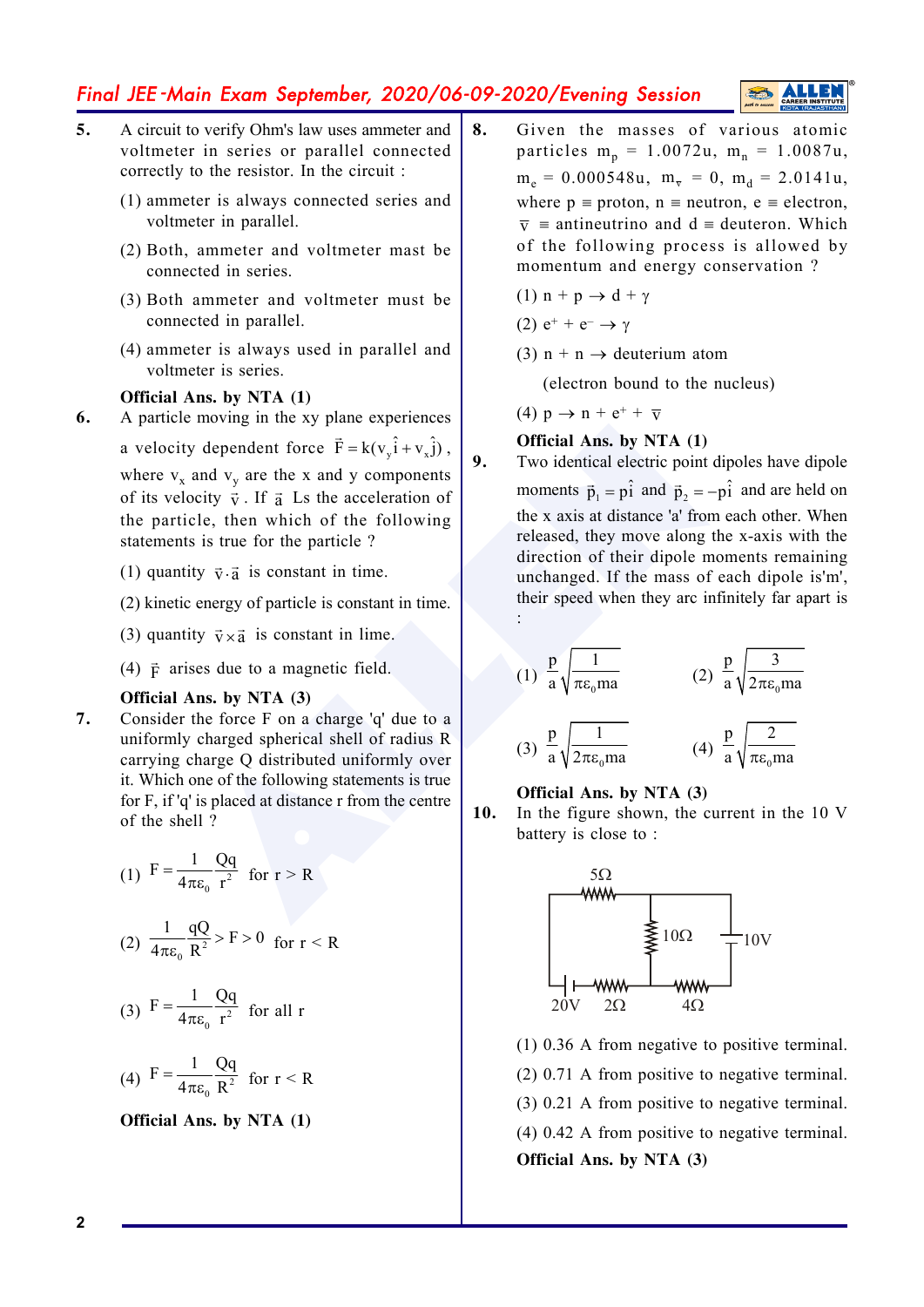Final JEE -Main Exam September, 2020/06-09-2020/Evening Session

- **11.** The linear mass density of a thin rod AB of length L varies from A to B as
	- $\lambda(x) = \lambda_0 \left( 1 + \frac{x}{L} \right),$  $\overline{L}$ , where x is the distance

from A. If M is the mass of the rod then its moment of inertia about an axis passing through A and perpendicular to the rod is:

(1) 
$$
\frac{5}{12}ML^2
$$
 (2)  $\frac{3}{7}ML^2$   
(3)  $\frac{2}{5}ML^2$  (4)  $\frac{7}{18}ML^2$ 

#### **Official Ans. by NTA (4)**

- <sup>2</sup><br> **Ans. by NTA (4)**<br> **Ans. by NTA (4)**<br> **Ans. by NTA (4)**<br> **Ans. by NTA (4)**<br> **Ans. by NTA (4)**<br> **Ans. by NTA (4)**<br> **EVALU** THE TORIGATE TORIGATE THE THE THE SALLED THAT AND THE SALLED THAT AND THE SALLED THAT ASSEM TH **12.** A student measuring the diameter of a pencil of circular cross-section with the help of a vernier scale records the following four readings 5.50 mm, 5.55 mm, 5.45 mm; 5.65 mm. The average of these four readings is 5.5375 mm and the standard deviation of the data is 0.07395 mm. The average diameter of the pencil should therefore be recorded as :
	- $(1)$  (5.5375  $\pm$  0.0739) mm
	- $(2)$  (5.538  $\pm$  0.074) mm
	- $(3)$   $(5.54 \pm 0.07)$  mm
	- $(4)$   $(5.5375 \pm 0.0740)$  mm

#### **Official Ans. by NTA (3)**

**13.** When a particle of mass m is attached to a vertical spring of spring constant k and released, its motion is described by  $y(t) = y_0 \sin^2 \omega t$ , where 'y' is measured from the lower end of unstretched spring. Then  $\omega$  is :

(1) 
$$
\sqrt{\frac{g}{y_0}}
$$
 (2)  $\sqrt{\frac{g}{2y_0}}$   
(3)  $\frac{1}{2}\sqrt{\frac{g}{y_0}}$  (4)  $\sqrt{\frac{2g}{y_0}}$ 

**Official Ans. by NTA (2)**

**14.** In a dilute gas at pressure P and temperature T, the mean time between successive collisions of a molecule varies with T as  $\cdot$ 

(1) 
$$
\sqrt{T}
$$
 (2)  $\frac{1}{T}$ 

$$
(3) \frac{1}{\sqrt{T}}
$$
 (4) T

#### **Official Ans. by NTA (3)**

**15.** A fluid is flowing through a horizontal pipe of varying cross-section, with speed v ms–1 at a point where the pressure is P Pascal. P At another point

where pressure is  $\frac{P}{2}$  Pascal its speed is V ms<sup>-1</sup>.

If the density of the fluid is  $\rho$  kg m<sup>-3</sup> and the flow is streamline, then V is equal to :

(1) 
$$
\sqrt{\frac{P}{2\rho} + v^2}
$$
  
\n(2)  $\sqrt{\frac{P}{\rho} + v^2}$   
\n(3)  $\sqrt{\frac{2P}{\rho} + v^2}$   
\n(4)  $\sqrt{\frac{P}{\rho} + v}$ 

#### **Official Ans. by NTA (2)**

**16.** Assuming the nitrogen molecule is moving with r.m.s. velocity at 400 K, the de-Broglie wavelength of nitrogen molecule is close to :

(Given :

nitrogen molecule weight :  $4.64 \times 10^{-26}$ kg, Boltzman constant :  $1.38 \times 10^{-23}$  J/K,

Planck constant:  $6.63 \times 10^{-34}$  J.s)

| $(1)$ 0.34 Å | $(2)$ 0.24 Å |  |
|--------------|--------------|--|
| $(3)$ 0.20 Å | $(4)$ 0.44 Å |  |

**Official Ans. by NTA (2)**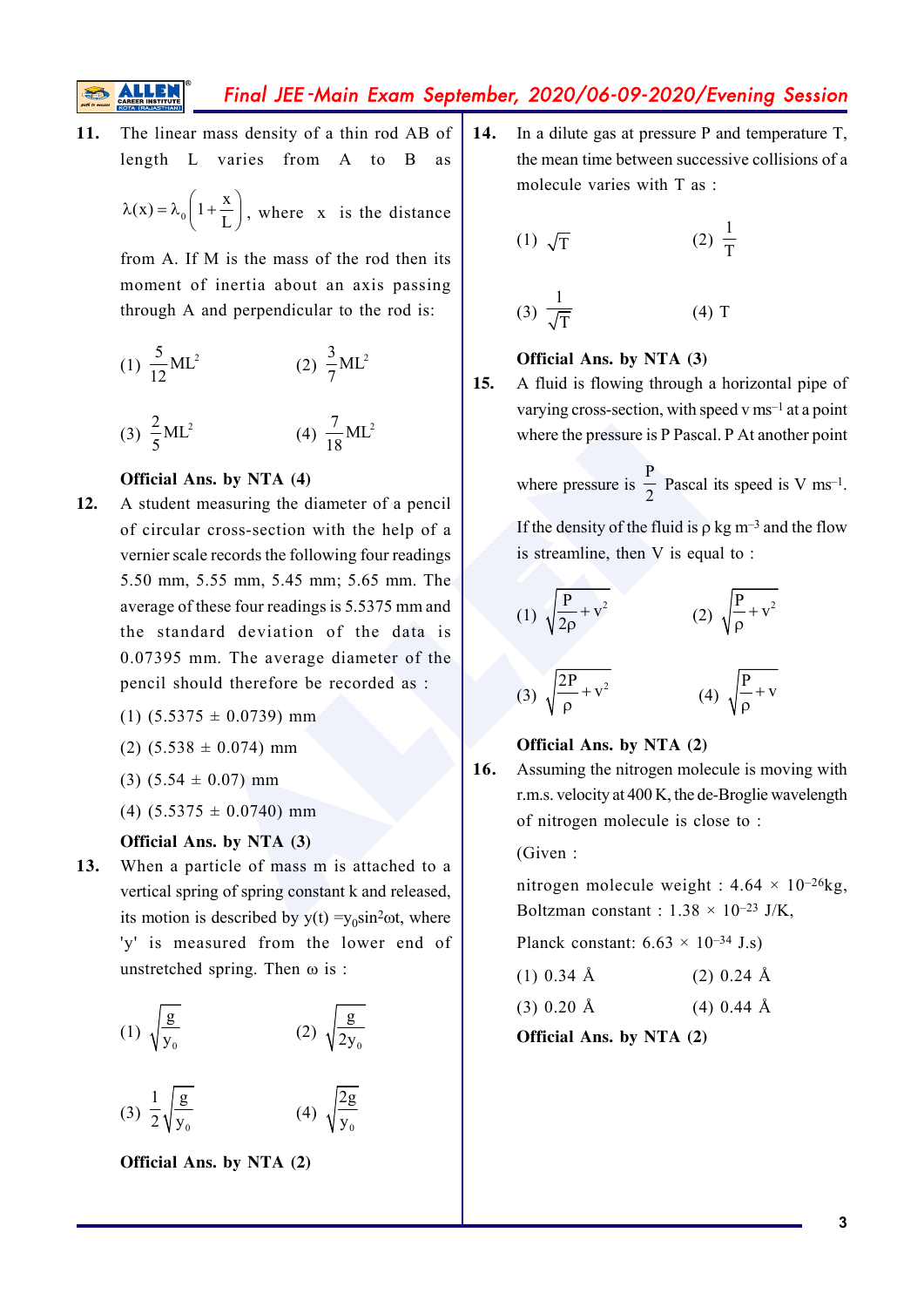## Final JEE -Main Exam September, 2020/06-09-2020/Evening Session

**17.** Particle A of mass  $m_1$  moving with velocity  $(\sqrt{3}i + \hat{j})$ ms<sup>-1</sup> collides with another particle B of mass  $m_2$  which is at rest initially. Let  $\vec{V}_1$  and  $\vec{V}_2$  be the velocities of particles A and B after collision respectively. If  $m_1 = 2m_2$  and after collision  $\vec{V}_1 = (\hat{i} + \sqrt{3}\hat{j})ms^{-1}$ , the angle between  $\vec{V}_1$  and  $\vec{V}_2$  is :

(1)  $60^{\circ}$  (2)  $15^{\circ}$  (3)  $-45^{\circ}$  (4)  $105^{\circ}$ 

#### **Official Ans. by NTA (4)**

**Ans. by NTA** (4)<br>
ans in degrad to be a current loop. A<br>
of mass m carrying charge q is<br>
in a plane with speed v under the<br>
of magnetic field  $\vec{B}$ . The magnetic<br>
of this moving particle :<br>  $\frac{2P_0}{P_0}$ <br>  $\frac{1}{2}$ <br> **18.** A charged particle going around in a circle can be considered to be a current loop. A particle of mass m carrying charge q is moving in a plane with speed v under the influence of magnetic field  $\vec{B}$ . The magnetic moment of this moving particle :

(1) 
$$
-\frac{mv^2 \vec{B}}{B^2}
$$
 (2)  $-\frac{mv^2 \vec{B}}{2\pi B^2}$ 

(3) 
$$
\frac{mv^2 \vec{B}}{2B^2}
$$
 (4)  $-\frac{mv^2 \vec{B}}{2B^2}$ 

#### **Official Ans. by NTA (4)**

**19.** A square loop of side 2a and carrying current I is kept in xz plane with its centre at origin. A long wire carrying the same current I is placed parallel to z-axis and passing through point  $(0, b, 0)$ ,  $(b \gg a)$ . The magnitude of torque on the loop about z-ax is will be :

(1) 
$$
\frac{2\mu_0 I^2 a^2 b}{\pi(a^2 + b^2)}
$$
 (2)  $\frac{\mu_0 I^2 a^2 b}{2\pi(a^2 + b^2)}$ 

(3) 
$$
\frac{\mu_0 I^2 a^2}{2\pi b}
$$
 (4)  $\frac{2\mu_0 I^2 a^2}{\pi b}$ 

**Official Ans. by NTA (1)**

**20.** When a car is at rest, its driver sees rain drops falling on it vertically. When driving the car with speed v, he sees that rain drops are coming at an angle 60° from the horizontal. On further increasing the speed of the car to  $(1 + \beta)y$ , this angle changes to 45 $^{\circ}$ . The value of  $\beta$  is close to :

$$
(1) 0.41 \t(2) 0.50
$$

$$
(3) 0.37 \t(4) 0.73
$$

## **Official Ans. by NTA (4)**

 $\sim$ 

**21.** An engine operates by taking a monatomic ideal gas through the cycle shown in the figure. The percentage efficiency of the engine is close to



#### **Official Ans. by NTA (19.00)**

**22.** The centre of mass of a solid hemisphere of radius 8 cm is X cm from the centre of the flat surface. Then value of  $x$  is

#### **Official Ans. by NTA (3.00)**

**23.** The output characteristics of a transistor is shown in the figure. When  $V_{CE}$  is 10 V and  $1_C = 4.0$  mA, then value of  $\beta_{ac}$  is \_\_\_\_\_\_\_\_\_\_\_.



**Official Ans. by NTA (150.00)**